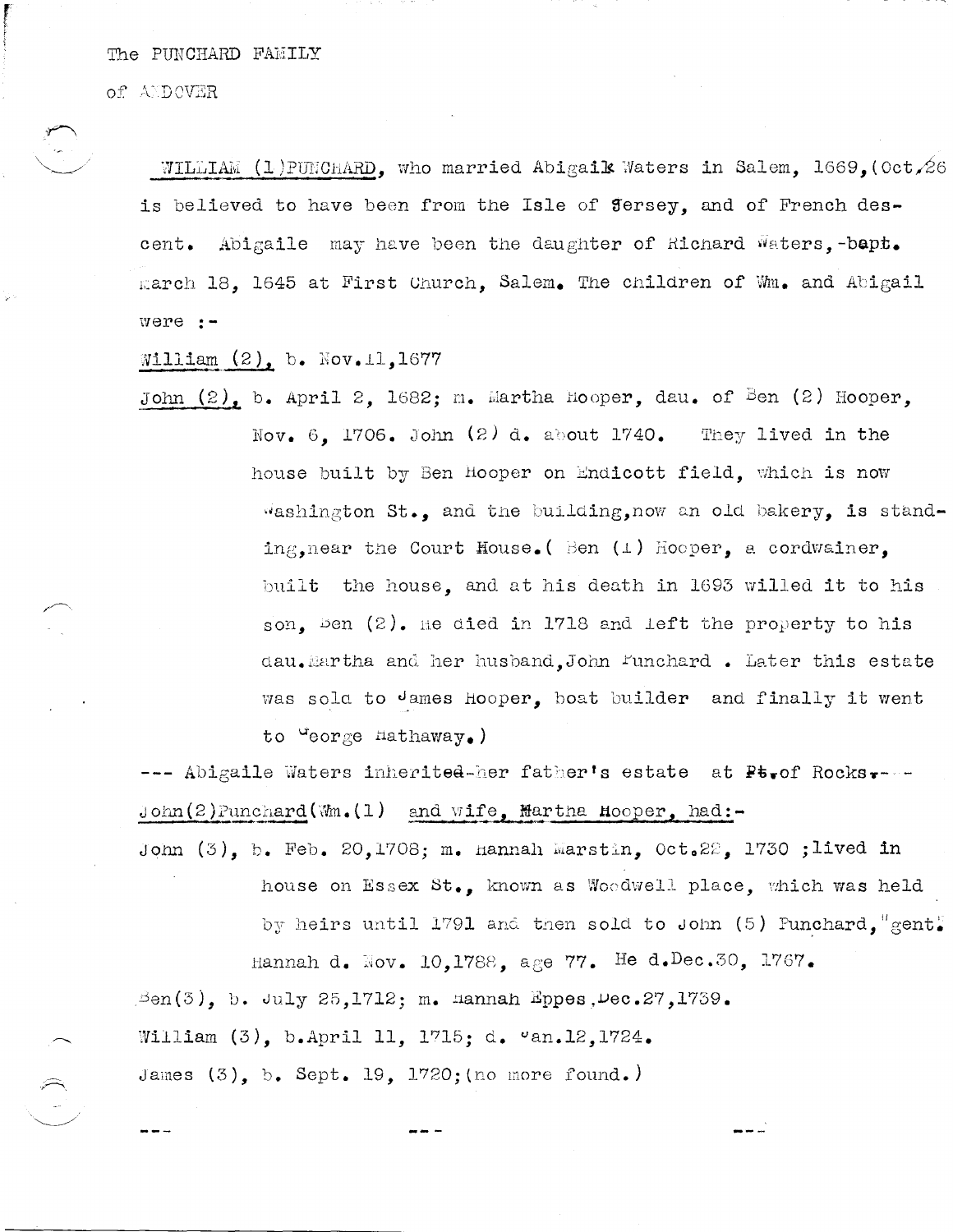The PUNCHARD FAMILY

1000의 3천 전자전 3월월 13개인 12 30개의 실시 남동 활동, 14 7월

 $John(3)Punchard(John(2)Wm.(1) and wife, Hannah Harrison, had:-$ John(4)b.July 17,1731;m. Sarah Bickford, March 22, 1753. She was dau. of George Bickford and w. Elizabeth (Butler) of Salem; b. about  $Had:$  -1733. ;m.Keziah Manning, July 26, 1783.  $John(5)$ ,  $b_{\bullet}$ William  $(4)$ . b. Sept. 13, 1733; Ben(4), b. Sept. 20,1735; m.  $r$ iscilla Bickford, Sept. 6,1757; she was his sister-in-law, Sarah's, sister. She d. in Lyndeboro, N.H., 1775; he m. 2nd., her cousin, Rebecca Bickford, dau. of John

> Bickford and w. Elizabeth Hayward; b.1738; she d. 1800. Ben $(4)$ was Inspector of the Port, at Salem.

James  $(4)$ , b. march 14, 1737;m. Dorcas Townsend of Lynn, July 30, 1760: she d. in Lyndeboro,  $N_{\bullet}H_{\bullet}$ , June 6, 1777; he m. 2nd., Elizabeth Sprague of  $Malden, Dec.3, 1777$ .

Samuel  $(4)$ , b. June 18, 1740; m. Susanne Bickford, Apr.16, 1762; also dau. of "eorge Bickford and Elizabeth; he m. 2nd. wid.Alice Poor, 1788. Tim  $(4)$ , b.  $\alpha$ m. 26, 1744;d.  $\epsilon$ ept. 8, 1746.

; m.Richard Averson,  $\mu$ ec. 9, 1762. Hannah  $(4)$ , b.

Ben(4)Punchard(Jn.(3)(2)Wm.(1) and wife,Priscilla Bickford, had:-William (5), b.Dec.7,1758; m. 1st, Sarah Sprague of Malden , Dec.6,1785; he m. 2nd., Sarah Hanover, April 9, 1795; she was dau. of d.Aug.10, 1838 and / Ben, of Marblehead: she/was the first person buried from the Episcopal Church here in Andover.  $M_n(5)$  was a sea captain; commanded merchant vessels, very likely to Hast Indies;  $h \circ ...$  d. at sea; buried at martha's Vineyard, Sept. 5, 1810.

Ben (5), b. July 10, 1760; d. Nov. 1762.

--- ( Ben (4) Punchard lived on River street; d. of palsy, July 24,1820, age 83.)

 $-2-$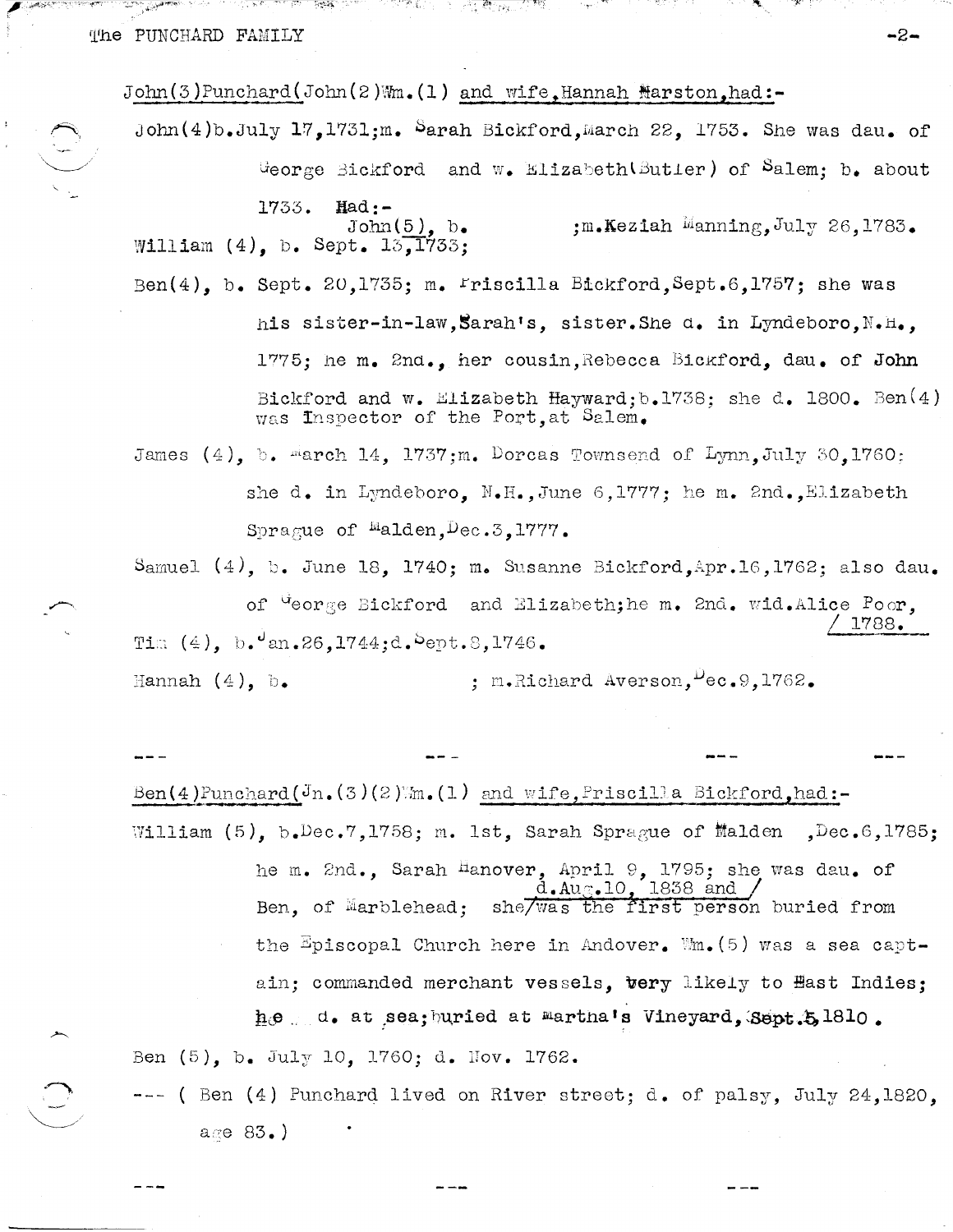ाम् ना खादासम

 $Wm_{\bullet}$  (5) Punchard (Ben(4) Jn. (3-2)  $Wm_{\bullet}$  (1) and lst wife, Sarah Sprague, had:-Sarah L.  $(6)$ , b.  $\ldots$ ; m. Jonathan Millett of Salem, 1814. Mary(6) or Polly,  $b_{\bullet}$ ; m.Ebenezer Worcester, 1804. by 2nd wife, Barah Hanover:-

;m. John Derby, in Salem, July 7, 1819. Rebecca  $(6)$ , b. Ben H. (6), b. Dec. 16, 1799; m. Martha Lawton Marland, Oct. 14, 1829.

> She was daughter of Abraham Marland, business man of Andover; he d. April 4. 1850.

 $-3-$ 

Ben H. (6) lived in Salem until he was 15 years old. He went to a common school taught by Mr. hackett, and later to a private school unde. the care of Joseph E. Worcester, the dictionary maker. He left school in 1812, two years after the death of his father, and was apprenticed to old John Punchard, a cousin of his father's. He early learned bookkeeping and when 18 years old, entered the office of a cousin, Joseph Ballestie of Boston, and supported himself from that time.

at 20, he became a clerk in a wholesale West Indian firm, and the same year was partner to T.W. Trull. In 1827 he had a breakdown and retired from the business, coming to Andover with his mother, where they lived on High Street, in the home of Mr.Haywood.

In 1828 he became a stockholder in Andover Bank and was a director for many years. With his brother-in-law, John Derby, husband of his sister, Hebecca, he went into partnership in the building which **dry** goods Valpey later owned, and engaged in business there from 1829-1834.

After his marriage to Mattha Marland, he entered the company, consisted of Abraham Marland which and sons Wm. and John. The sons withdrew in 1836 to start the Ballardvale Mills.

Ben Punchard helped to establish the Episcopal Church in 1837, and the funeral of his mother, Sarah (Hanover) Punchard, was the first held from that edifive.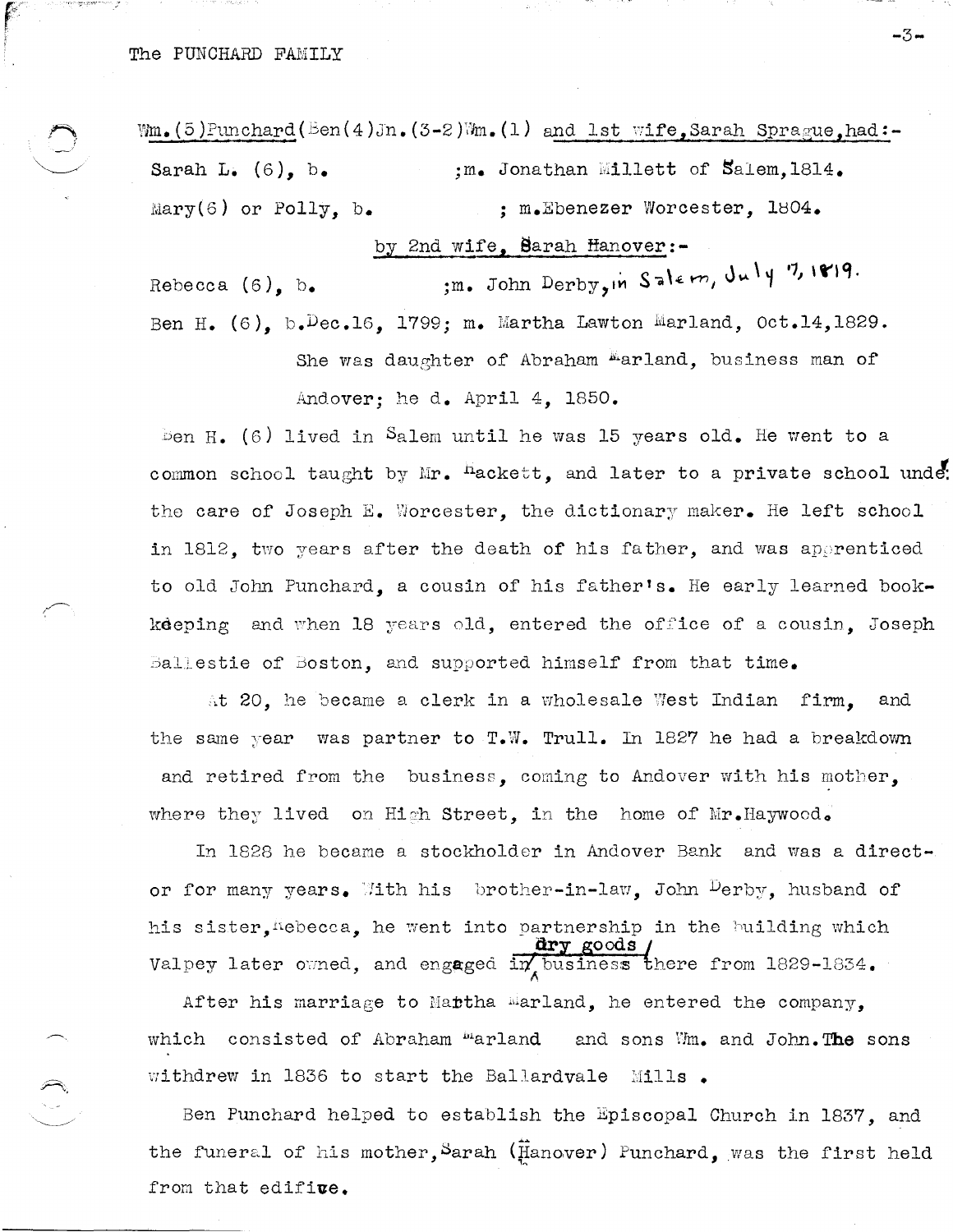The PUNCHARD FAMILY

r<br>F !

ija je poznatelj i poznatelj i poznatelj i poznatelj i poznatelj i poznatelj i poznatelj i poznatelj i poznate<br>Dogodki

He went abroad in 1843 and spent a great deal of time in studying the school system there, in England and Scotland. On his return in August he sold the Pierson home on High street in which he had lived for nearly 15 years, (it stood on the site of the Barnard place) and built the Tyer home, to live in temporarily. (Now Masonic club). In .1846 he built the house now occupied by Mr. Barnard. (At cor.of High  $s\bar{t}$ .)

As Ben and Martha were childless, they adopted <sup>S</sup>arah Elizabeth Gleason. She married a  $Mr_{\bullet}$  saldwin and lived in New York state. Their other adopted daughter was Ellen---, whose parentage was never divulsed. She became insane.

He went to Philadelphia for his health and to have a surgical  $\Delta$   $\alpha$  performed, in 1849. In 1850 he went to Savannah, but hastened home because of severe illness. He died April 4, 1850.

His will was made on Jan.16,1849. Beside generous bequests to kinsmen and servants he leaves liberal sums to further educational and religious enterprises. To the Town of Andover.  $$50,000$  for  $340,000$ use of the Free School;  $\sqrt{2}$  for teaching expenses and \$10,000 for the building. If tne sum is not sufficient, it was to lie until it sufficed. There were to be eight trustees-the rector of Christ Church. the ministers of South and West Parish churches , and the remaining five were to be chosen by the town of Andover, at Town Meeting, and were to serve for three years. Two were to be from Christ Church parish; two from South Church parish, and one from West Parish. (North Parish church was omitted,. being Unitarian).

The school was to be non-sectarian and free to all youths of Andover. The Bible and "ord's Prayer were to be repeated audibly every morning. The building was to be erected in South parish and the trustees would decide whether both sexes should be taught.

-4-